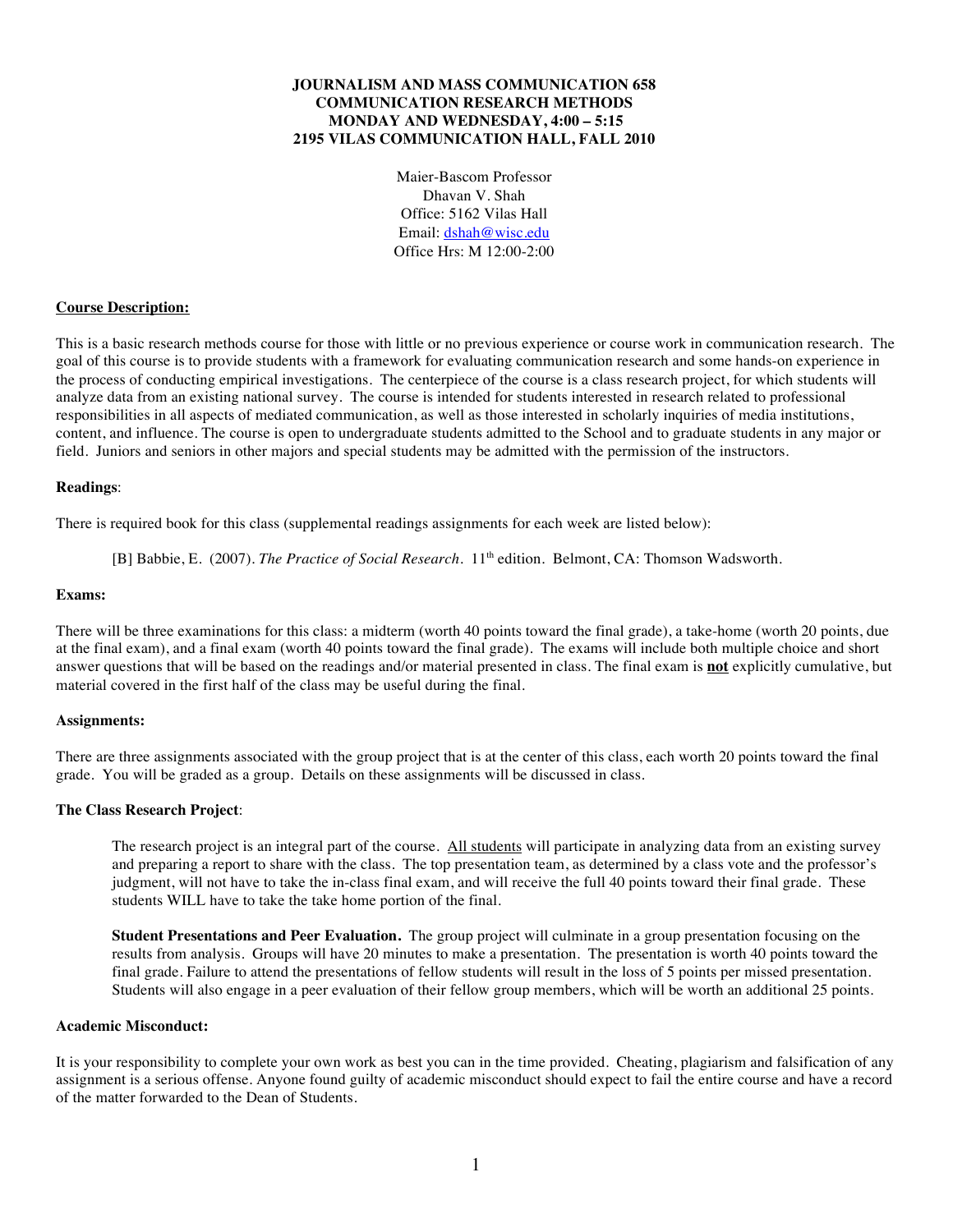## **Grading:**

| Activities for all students             | Points | Due date          |
|-----------------------------------------|--------|-------------------|
| Exams:                                  |        |                   |
| Midterm Exam                            | 40     | Week 7            |
| Take Home Final                         | 20     | At Final Exam     |
| Final Exam                              | 40     | Check Timetable   |
| Group Project Assignments:              |        |                   |
| <b>Concept Explication Assignment</b>   | 20     | Week 6            |
| Research Question/Hypotheses Assignment | 20     | Week 12           |
| <b>Statistical Analysis Assignment</b>  | 20     | Week 14           |
| Group Presentation                      | 40     | Week 14-15        |
| Peer Evaluation:                        |        |                   |
| Average Rating                          | 25     | Week 16           |
| Class Participation:                    |        |                   |
| Professor's Judgment                    | 25     | All Semester Long |

\*\*\* All will be graded on the basis of 250 points

The following breakdowns provide a guideline for the assignment of final grades.

| Percentage   | Grade |
|--------------|-------|
| $93 - 100\%$ | A     |
| 88-93%       | AB    |
| 83-88%       | B     |
| 78-83%       | BC.   |
| 73-78%       | C     |
| 68-73%       | D     |
| below 68%    | F     |
|              |       |

Additional opportunities for earning extra-credit may become available during the semester. Extra-credit will be added to your final class score after the final grade breaks have been established. This way, participation in extra credit activities can only help your final grade; a decision not to participate cannot hurt your grade.